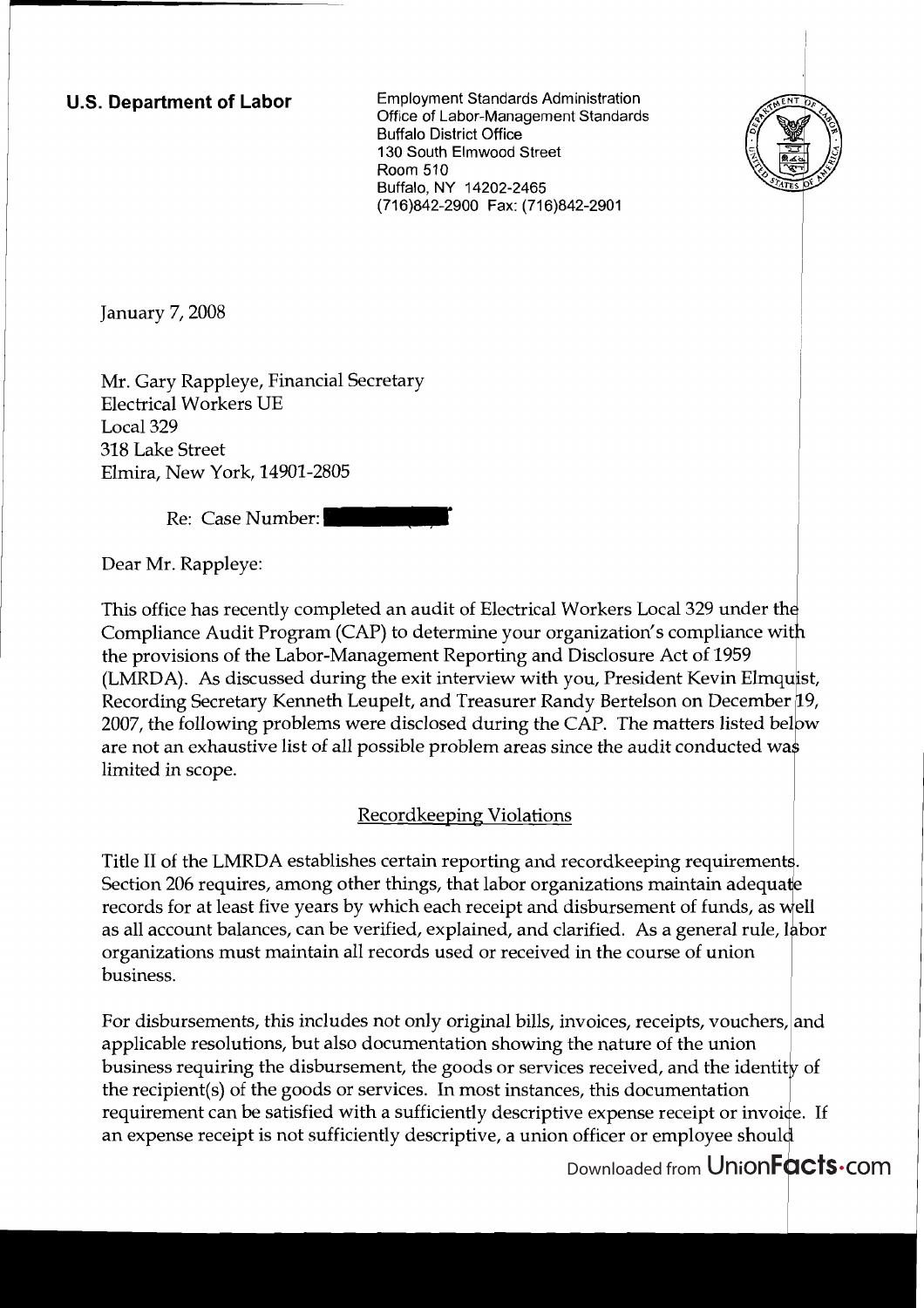Mr. Gary Rappleye March 17, 2008 Page 2 of  $4$ 

write a note on it providing the additional information. For money it receives, the labor organization must keep at least one record showing the date, amount, purpose, and source of that money. The labor organization must also retain bank records for all accounts.

The audit of Local 329's 2007 records revealed the following recordkeeping violations:

## General Expenses

Local 329 did not retain adequate documentation for reimbursed expenses totaling at least \$1,488.35. Although the union records contained a voucher made out for the disbursement, original receipts were not submitted. For example, check # for Horseheads Beverages on January 14,2006 for \$98.58 did not include a rece'pt. The voucher only indicated "refreshments" but did not specify what was purchased. Additionally, no documentation for a hotel stay at the Holiday I from Monroeville, PA for \$437.52 in April 2006 was retained. ppleye<br>
7, 2008<br>
2 2 of 4<br>
2 labor<br>
d<br>
labor<br>
d<br>
l<br>
taling<br>
tfor<br>
teipt.<br>
nn<br>
ards<br>
ts for<br>
eived

Local 329 also did not maintain any records of members receiving store gift union did retain a Christmas gift request form that is used for purchasing that were given away during the summer outing and/or Christmas gifts. The union member's children, grandchildren, step-children, or foster children. However, the union does not adequately document if the member's child the gift.

Furthermore, no documentation was retained when Local 329 provided death benefits to union members. A copy of the obituary or other verifying information should be retained in the union records documenting the authenticity of the benefit.

As previously noted above, labor organizations must retain original receipts, bills, and vouchers for all disbursements. The president and treasurer (or corresponding principal officers) of your union, who are required to sign you union's LM report, are responsible for properly maintaining union records.